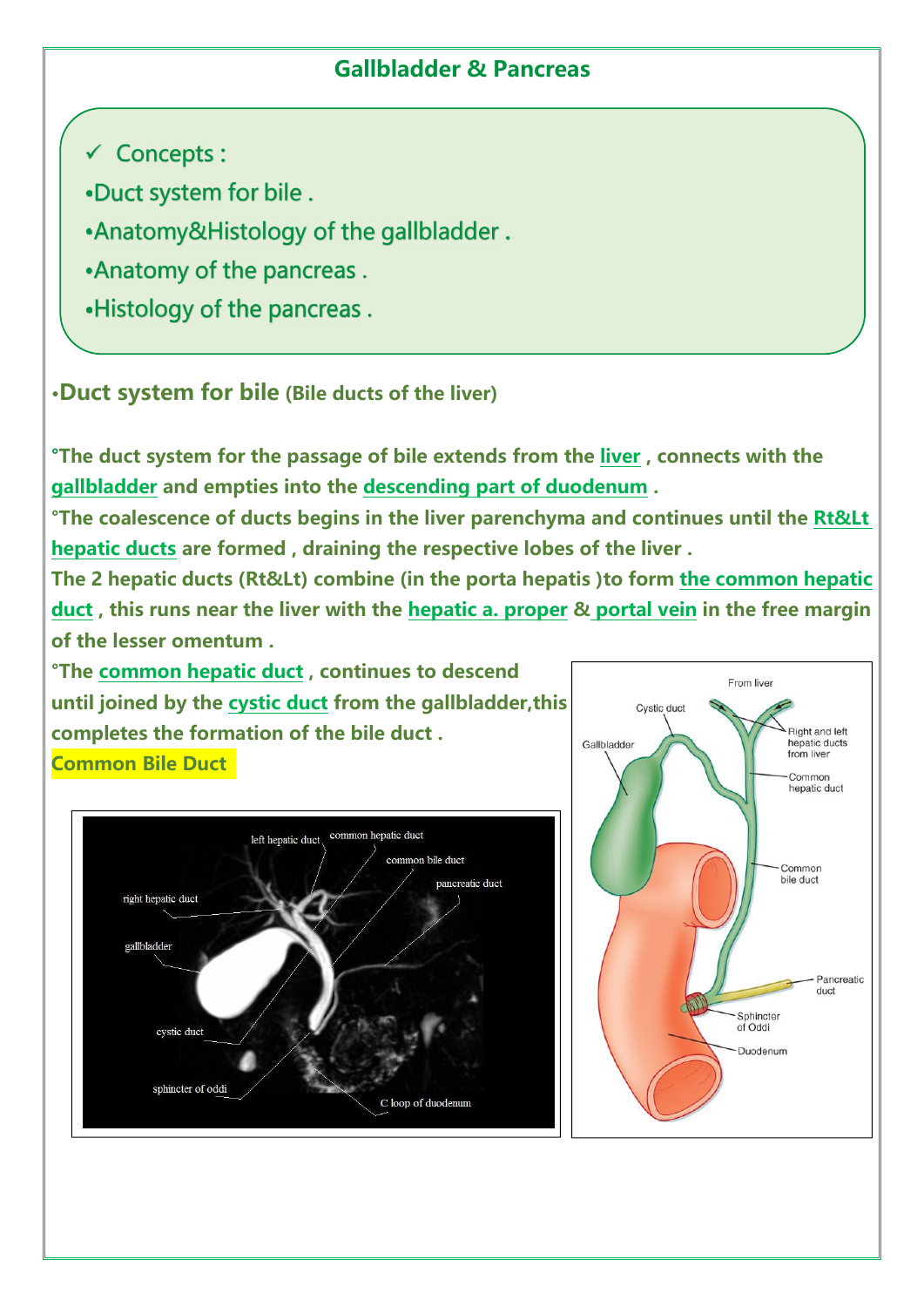**°The common bile duct continues to descend , passing posteriorly to the sup part of the duodenum before joining the pancreatic duct to enter the descending part of the duodenum at : The major duodenal papilla .**



# **•Anatomy&Histology of the gallbladder**

**°Pear-shaped sac lying on the visceral surface of the Rt lobe of the liver in a fossa b/w the Rt&quadrate lobes .**

**°The gallbladder is divided into :**

**(1) Fundus**

**Rounded end ,projects below the lower margin of the liver .**

**<Completely covered with peritoneum > (2) Body**

**Major part in fossa of the gallbladder ,in contact with the visceral surface of the liver and directed upward ,backward & to the Lt . <Covered with peritoneum inferiorly >**  $\leq$  **ln** contact with the 2<sup>nd</sup> pt of the duodenum>  $\leq$   $\leq$   $\leq$   $\leq$   $\leq$ **(3) Neck**

**spiral folds(aka spiral valves of Heister), ,continuous with a similar fold in the cystic duct ,function to keep the lumen open (prevent kinking ).**

**Narrow part with mucosal folds forming the constant in Spiral** valves **<In contact with the 1 st pt of the duodenum>**

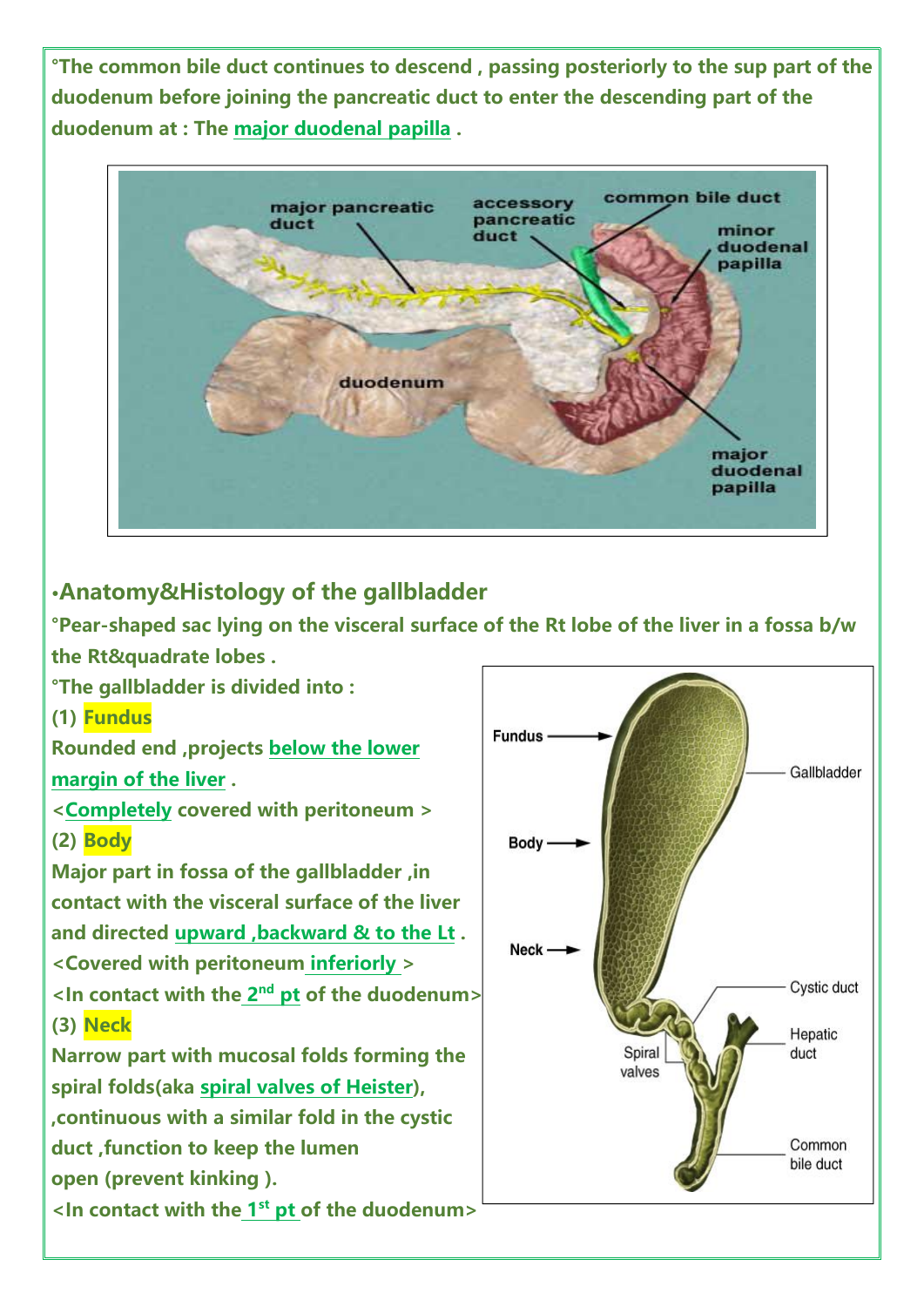

#### **Relations :**

| Anterior                      | <b>Posterior</b>                                            |  |
|-------------------------------|-------------------------------------------------------------|--|
| <b>Ant abd wall</b>           | Transverse colon                                            |  |
| Inferior surface of the liver | 1 <sup>st</sup> part of duodenum                            |  |
|                               | $\frac{1}{2}$ 2 <sup>nd</sup> (descending) part of duodenum |  |

**•Common bile duct**

**°Length : 3in .**

**°These 3 inches divided into :**

**(1) Upper 1/3 rd**

**Running in the free margin of the lesser omentum .**

**(2) Middle 1/3 rd**

**Posterior to the 1 st part of duodenum .**

**(3) Lower 1/3 rd**

**Behind the head of pancreas ,joins the pancreatic duct which results in formation of Hepatopancreatic ampulla (aka ampulla of Vater ) ,that enters the descending part of duodenum at the major duodenal papilla .**

**Surrounding the ampulla is the sphincter of Oddi which is a muscular valve that controls the flow of digestive juices (bile&pancreatic) through the ampulla into the duodenum . °Ampulla of Vater is 4in away from the pyloric region .**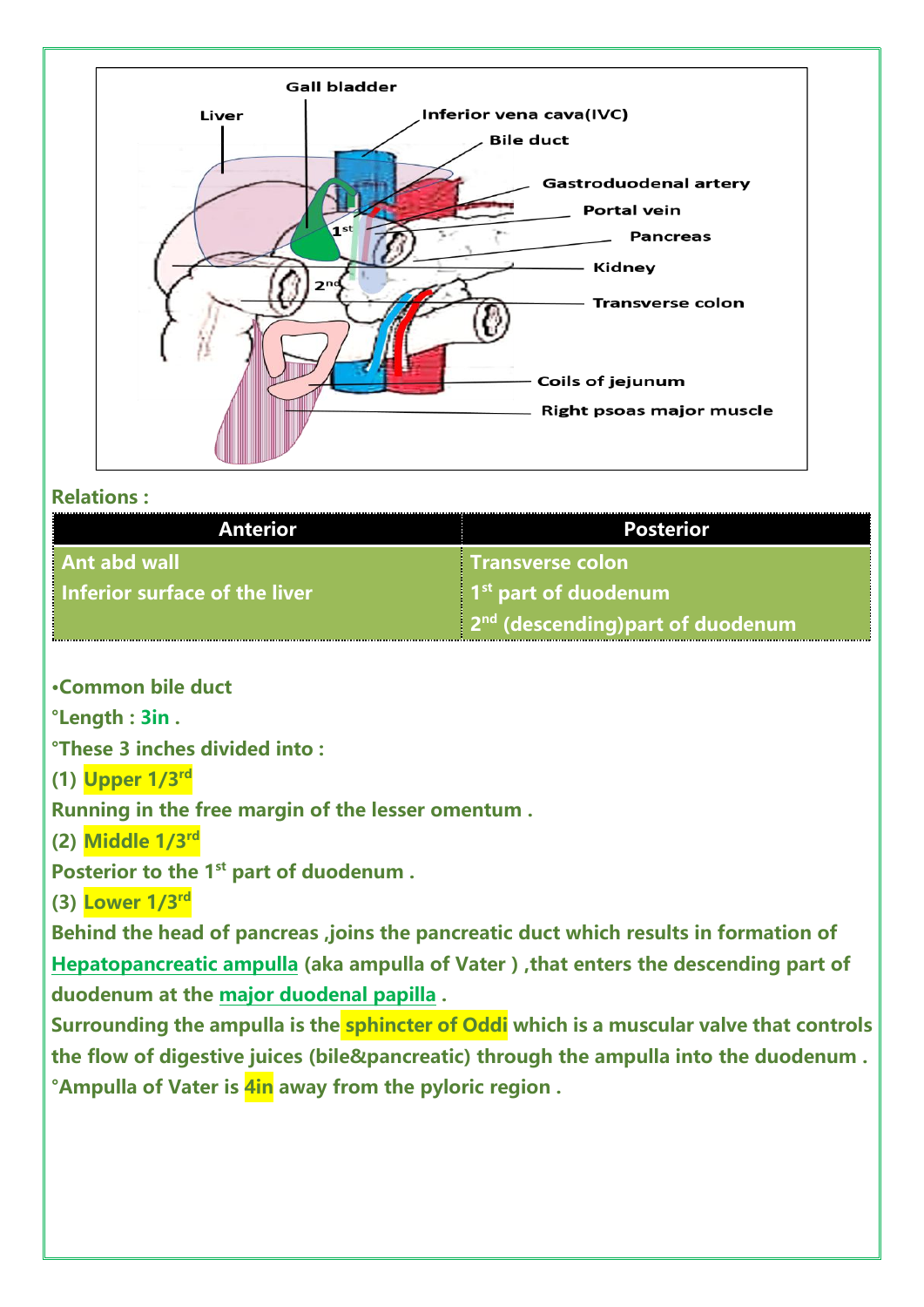### **•Histology of the gallbladder**

**°The gall bladder is a simple muscular sac, lined by a simple columnar epithelium. The inner surface of the gall bladder is covered by the mucosa which shows a honeycombed appearance and is thrown into nomerous folds (rugae). The sufrace is made up of a simple columnar epithelium. The epithelial cells have microvilli, and look like absorptive cells in the intestine.Underneath the epithelium is the lamina propria. °The wall of the gall bladder does not have a muscularis mucosae and submucosa. °The muscularis externa (muscle layer) contains bundles of smooth muscle cells, collagen and elastic fibres.**

**°On the outside of the gallbladder is the adventitia, it is a thick layer of connective tissue, which contains large blood vessels, nerves and a lymphatic network. In the unattached region, there is an outer layer of mesothelium and loose connective tissue (the serosa).**

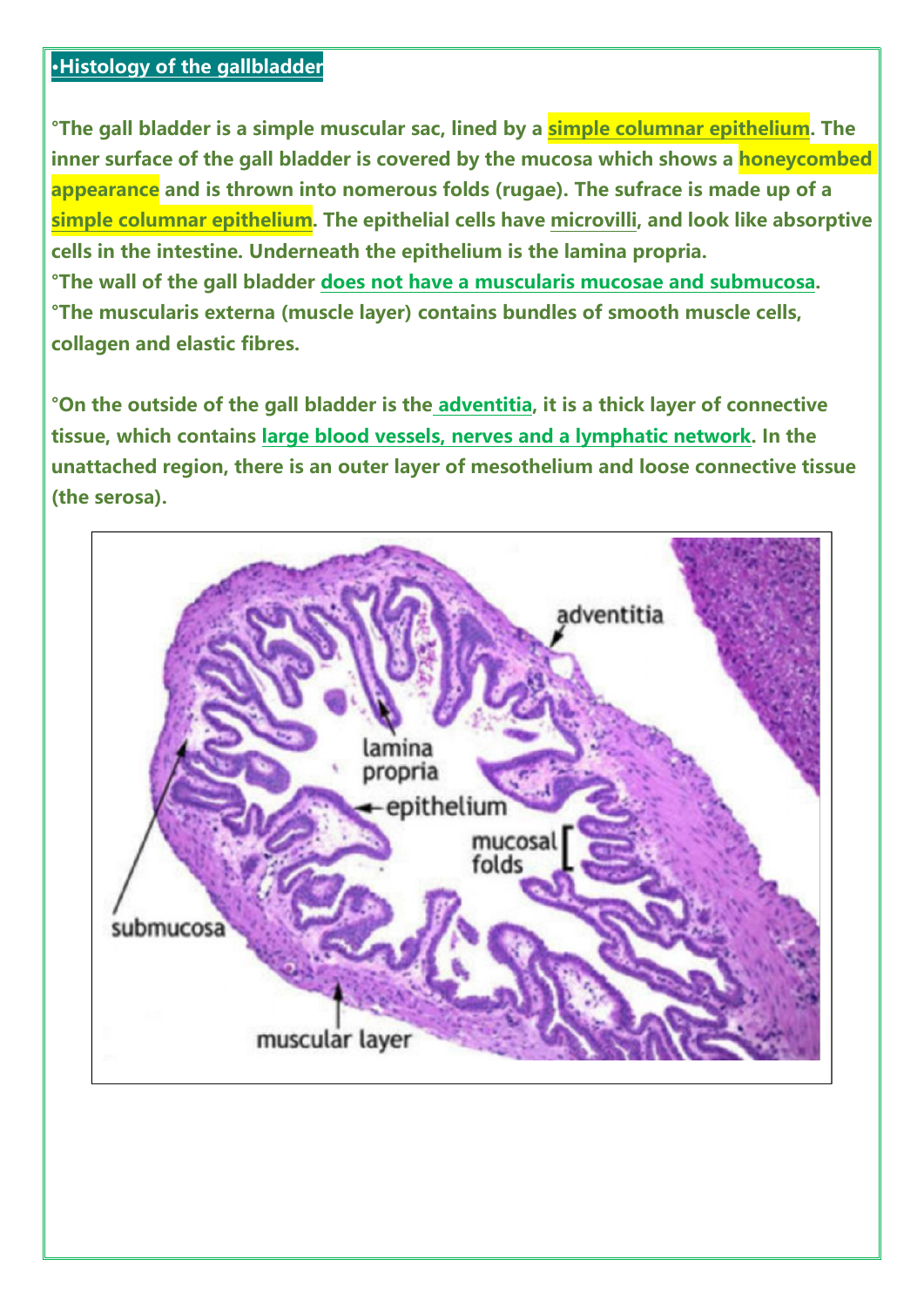

# **°Anatomy of the pancreas**

**Pancreas is a soft lobulated organ located retroperitoneally across the posterior abdominal wall, it sits behind the stomach across the back of the abdomen.**

**°Measures in length : 15cm .**

- **°It is described as an organ having :**
- **(1) Head ;disc-shaped and lies within the concavity of the duodenum.**
- **(2) Neck.**
- **(3) Body.**
- **(4) Tail , reaches hilum of the spleen .**



**°Part of the head extends to the left behind the superior mesenteric vessels, it is called Uncinate process.**

**°Behind the uncinate process is the Rt renal vein .**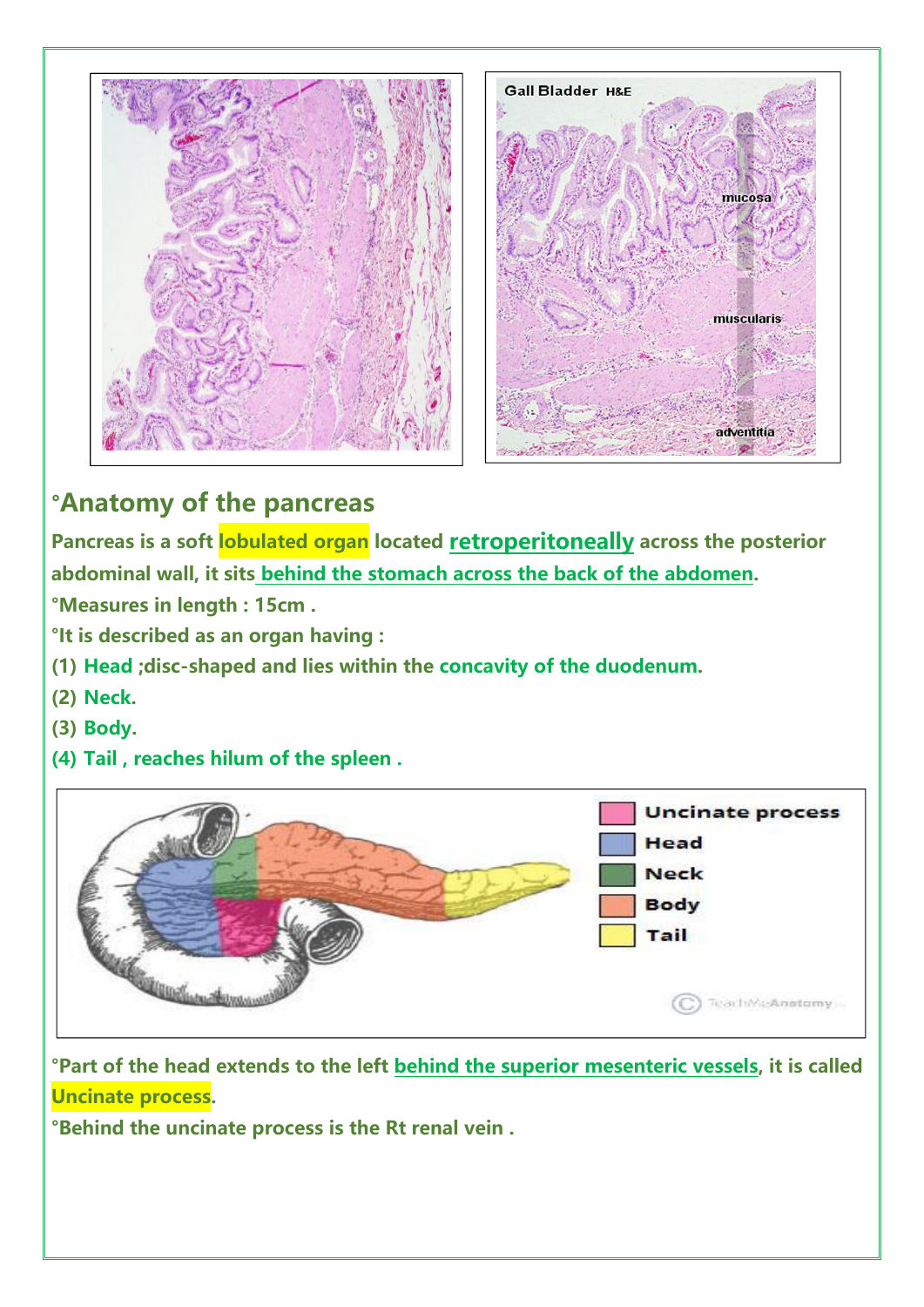### **•Relations :**

| Part        | <b>Anterior</b>                 | <b>Posterior</b>         |
|-------------|---------------------------------|--------------------------|
| <b>Head</b> | <b>Attachment of transverse</b> | <b>Common bile duct.</b> |
|             | mesocolon.                      | <b>IVC</b>               |
|             | Transverse colon.               |                          |
| <b>Body</b> | <b>Attachment of transverse</b> | Aorta.                   |
|             | mesocolon.                      | Splenic a.&v.            |
|             | Transverse colon.               | Lt kidney.               |
|             | <b>Lesser sac(anterior to</b>   | Lt suprarenal gland.     |
|             | it ;stomach)                    | Lt renal v.              |
| <b>Neck</b> | Hepatic a.                      | Portal vein.             |
|             |                                 |                          |

**°Splenorenal lig(aka lienorenal lig) : b/w the spleen and Lt kidney , derived from the peritoneum ; remnant of the dorsal mesentery .**

**Passing b/w the two layers of the lig :**

**(1) Lienal vessels >Spleinc a.&Splenic v.**

**(2) Tail of the pancreas .**

### **•Blood supply & Venous Drainage**

| <b>Arterial Supply</b>                | Venous Drainage                    |  |
|---------------------------------------|------------------------------------|--|
| <sup>i</sup> Splenic a.               | Splenic v.                         |  |
| Sup&Inf pancreaticoduodenal arteries. | Sup&Inf pancreaticoduodenal veins. |  |

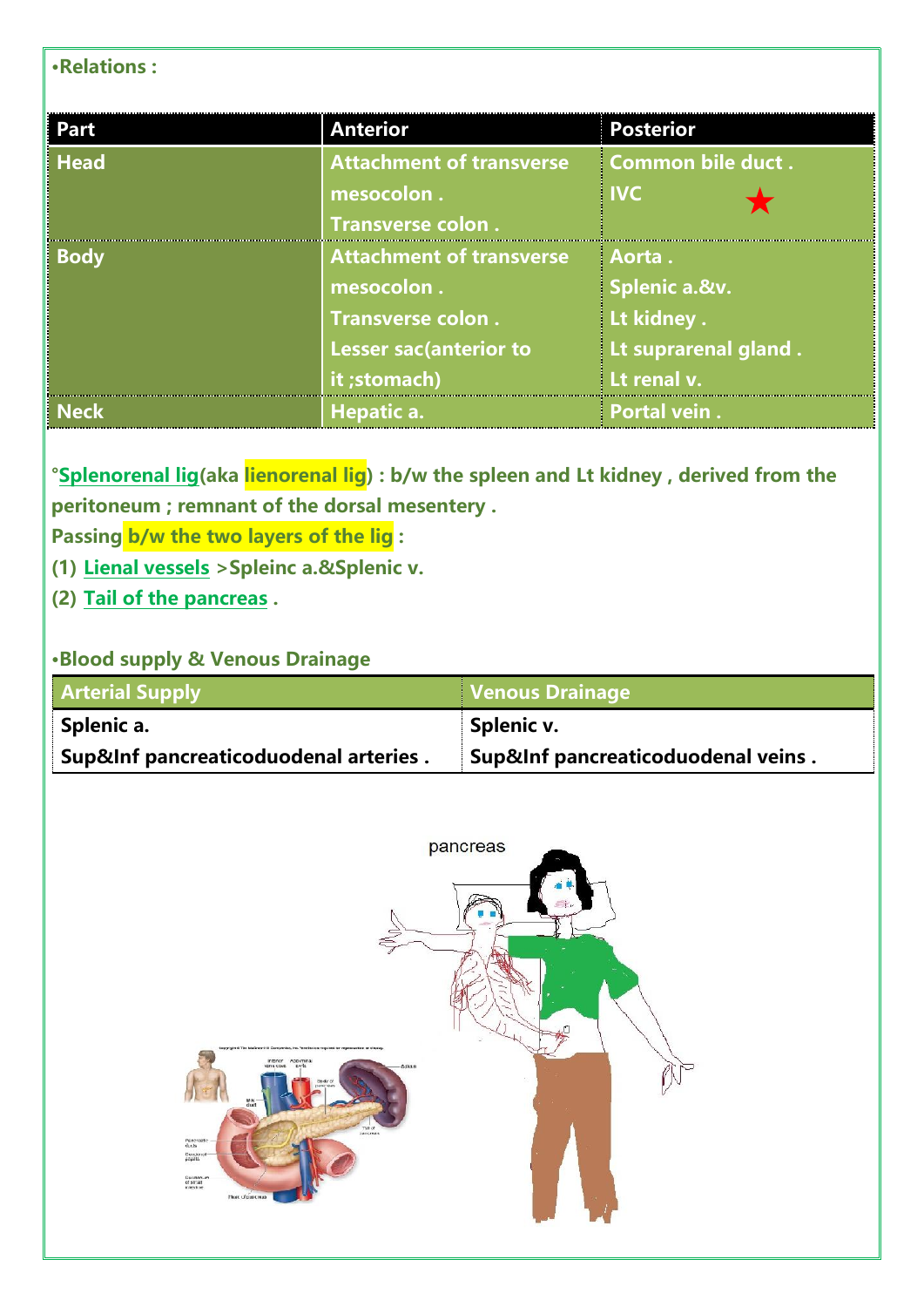**Never forget the basic relations of pancreas to different BVs !**

**[1] Pillow : IVC & Head of thebaby : Head of the pancreas .**

**<Never forget ! IVC & Common bile duct are post to the head of pancreas>**

**[2] Mother' arm : Portal vein & Baby's neck : Neck of the pancreas .**

**[3] Umbilicus of the mother : Splenic hilum & Baby's legs : Tail of the pancreas .**

[4] The bed : Lt renal v., splenic a.&splenic v. & Baby's body : Body of the pancreas.

**Most people have just one pancreatic duct. However, some have an additional**

## pancreatic duct.

**Opening of the accessory pancreatic duct into the descending second section of the duodenum -->Minor duodenal papilla .**

**•Function of the pancreas :**

**°The pancreas is made up of two types of glands:**

**1-An exocrine gland that secretes digestive enzymes and Sodium bicarbonate into the duodenum through the main and accessory pancreatic ducts. Both ducts are usually interconnected.**

**2-An endocrine gland, which consists of the islets of Langerhans, secretes hormones into the bloodstream.**

**Islets of Langerhans are named for the German physician Paul Langerhans, who first described them in 1869.The normal human pancreas contains about 1,000,000 islets.**

## **Cells of islets of Langerhans**

**1-Beta cells (β-cells), they make about65-80% of the cells in the islets and produce Insulin.**

**2-alpha cells (α-cells), 15-20%, they produce an opposing hormone, Glucagon which releases glucose from the liver and fatty acids from fat tissue.**

**3-Delta cells (δ-cells), 3-10%, they secrete somatostatin a strong inhibitorof somatotropin, insulin, and glucagon; its role in metabolic regulation is not yet clear. Somatostatin is also produced by the hypothalamus and functions to inhibit secretion of growth hormone by the pituitary gland.**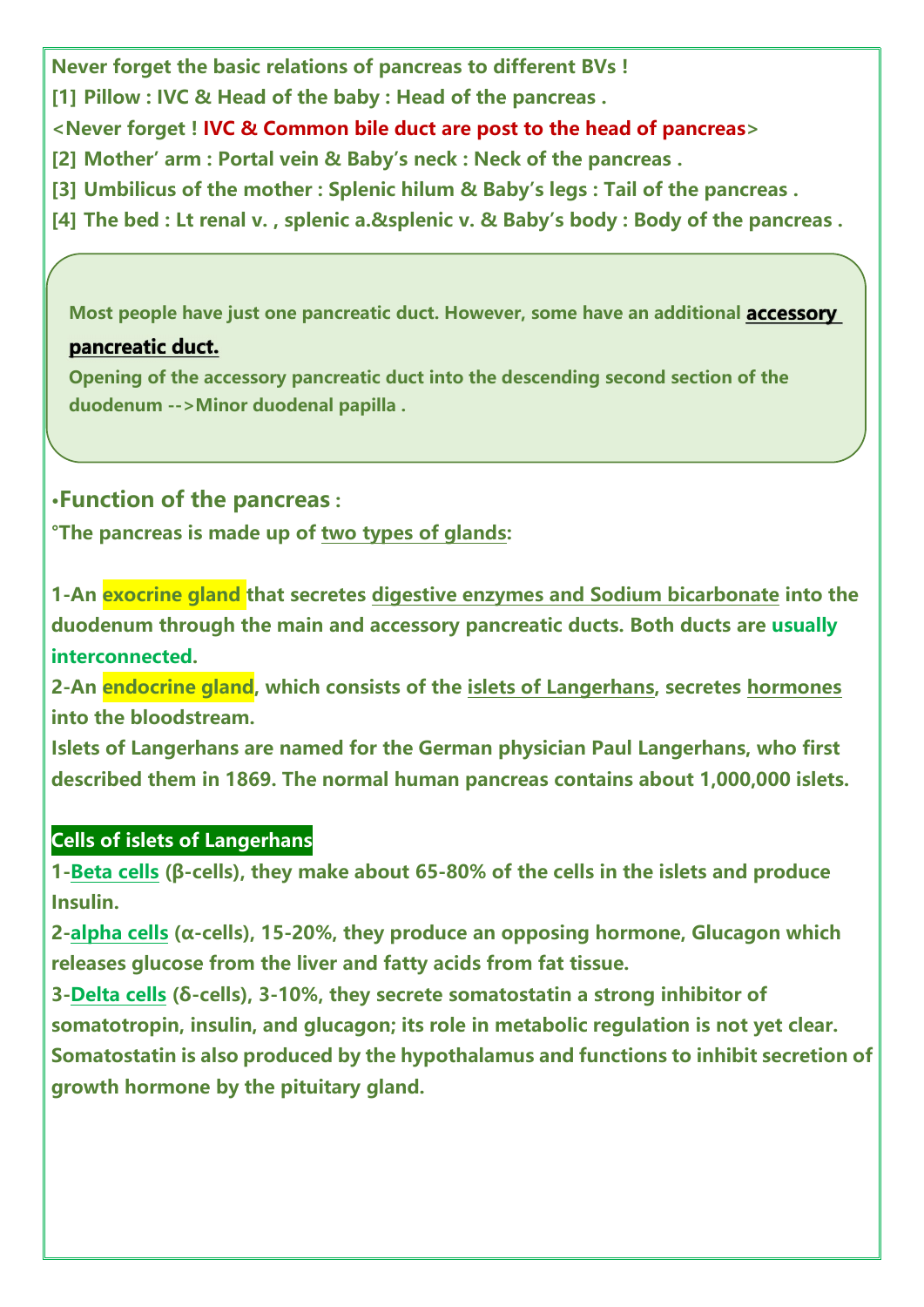**•Histology of the pancreas**

**°The pancreas is divided into lobules by connective tissue septae. Lobules are composed largely of grape-like clusters of exocrine cells called acini, which secrete digestive enzymes.**

**°Exocrine secretions from acini flow successively through:**

**intercalated ducts> intralobular ducts> interlobular ducts> the duodenum through the main pancreatic duct.**

**°Embedded within the pancreatic exocrine tissue are Islets of Langerhans, the endocrine component of the pancreas. Islets contain several cell types and are richly vascularized.**